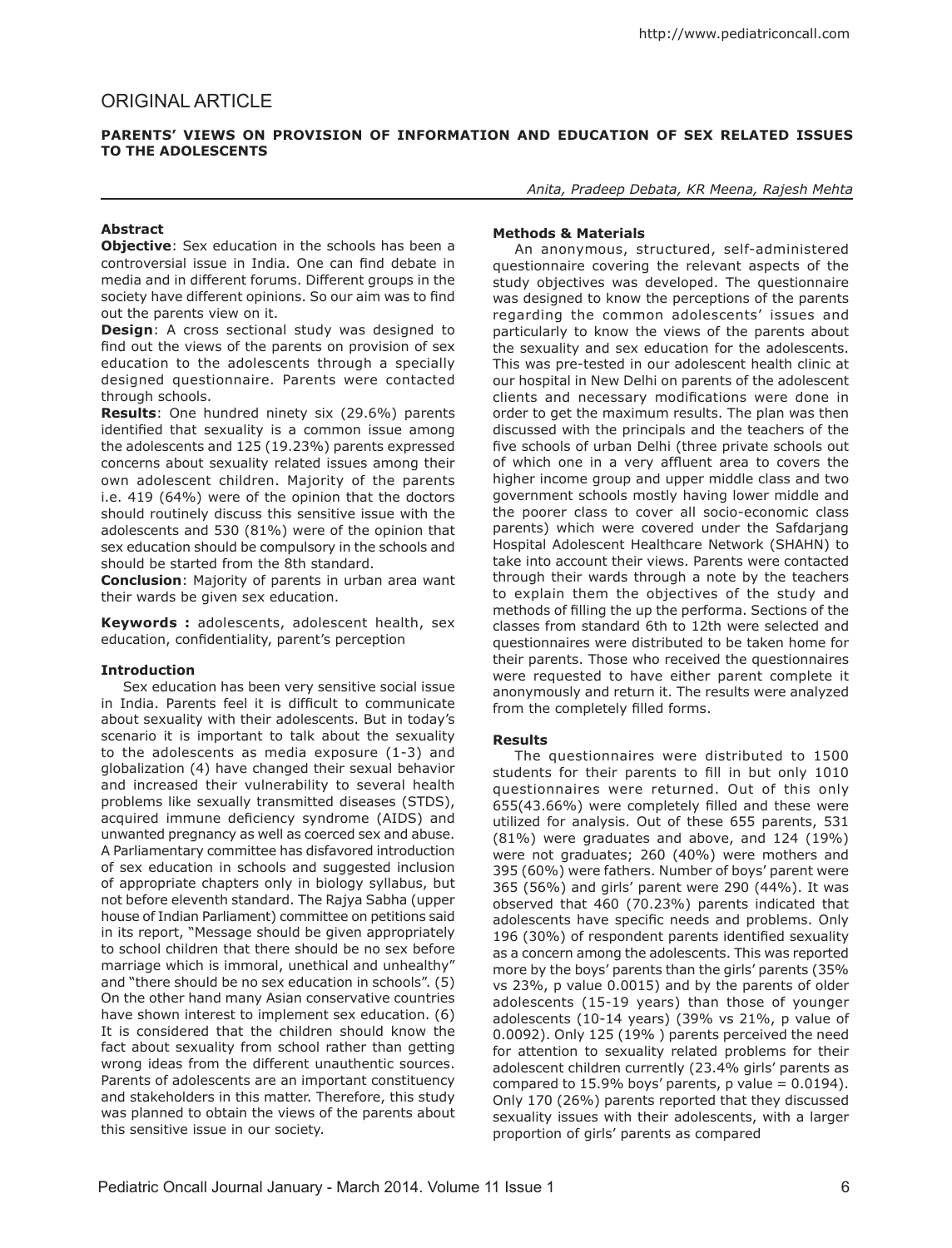http://www.pediatriconcall.com

to boys' parents (34% vs 20.5%, p value 0.00019). Our study found that 91 (35%) mothers discuss the sexual issues with the adolescents compared to 82  $(21%)$  fathers (p value = 0.00007). Out of those parents who do not discuss these issues with their adolescents, 269 (41%) parents reported that they did not feel the need, 226 (34.5%) felt hesitation as they are not frank in communicating with their adolescent children, 98 (15%) parents did not approve it, 26 (4%) parents were afraid that information could be misused and only 26 (4%) responded that they were not aware of these issues. Four hundred and ninety three (64%) parents reported that their children discussed their personal / confidential issues with them; mothers were preferred to fathers (73.5% vs  $63.5\%$ , p value = 0.01). This study revealed that 412 (63%) parents wanted that the treating doctors should discuss sexuality with the adolescents during the routine visits and also the same proportion of parents felt that doctors would be comfortable to do so. Similarly 478 (73%) parents opined that sex education should be provided by doctors and this opinion was supported by fathers more than the mothers (77% vs 66%, p value =  $0.0024$ ). About three-fourth, 485 (74%) of the respondent parents expressed that issued like pregnancy, contraception, sexually transmitted diseases and AIDS should be routinely taught in the school. On this, the proportion of fathers 291(73.7%) and mothers 190 (73.7%); boys' parents 279 (76.4%) and girls' parents 203 (70.3%) and parents of younger adolescents (73.9%) and older adolescents (72.9%) were comparable indicating a uniform view. Four hundred and ninety two (75%) parents indicated that they were confident that teachers can handle these sensitively of which 57.25% parents were of the opinion that such education should be started in class 8 (52% girls' parents vs 60.5% boys' parents) whereas 43% of girls' parents vs 35% boys' parents recommended that it should start from 11th class.

Eighty one percent parents expressed that sex education must be a compulsory part of school education and it was almost equally ascertained by mothers (78%), fathers (82%), boys' parents (82.5%), girls' parents (78%), parents of younger adolescents (80.6%) and parents of older adolescents (80.7%). At the same time 31% parents fear that sex education may induce sexual urges and lead to free and loose character among adolescents and it was more a concern for the parents of older age adolescents' parents as compared to those of younger adolescents  $(44\% \text{ vs } 30\%, \text{ p value } = 0.04).$ 

### **Discussion**

From this study, it was found that 70% parents feel that the adolescents have specific problems and 30% of them feel that sexuality is a major concern. But it was unfortunate to find that although 19% parents indicated that their adolescents require help in sex related problems. This may be due to the nonavailability of adolescent friendly health centers and assurance of confidentiality as observed in many studies. (7-9)

We found that 35% mothers discuss sexual issues with the adolescents compared to only 21% fathers. Fisher et al (9) in their study from USA reported that nearly 98% parents discuss sex related issues with their adolescents in contrast to 26% in this study. The probable reason of difference between these two studies may be related to cultural differences in respective societies. In our study 74% of parents do not discuss sexuality and among these 41% do not feel the need and 34% feel hesitant to do so. They also think that this may lead to sexual urge. This is in contrast to the fact that sex education delays the early sexual contact. (10-13) In India only 66% parents, compared to 80% by Fisher et al (9) recommended that sexuality related issues should be discussed routinely by doctor with their adolescents. Regarding sex education, 73% parents agreed that it should be provided by doctor. In one Indian study the opinion of the adolescents were also the same. They preferred doctors to impart sex education to them. (7)

In our study nearly 74% parents also agreed that the sex related problems should be routinely discussed in school by teacher and in large proportion (57%) they indicated that it should be started from 8th class. However, about 1/3 parents have indicated that it should be started from 11th class. Fisher et al (9) in his study find out that 90% of parents considered that the sex education should be provided by teacher in school and it should be started from 9th class. The findings are similar to our study even though the cultural back grounds are different.

In this study, parents reported that the most appropriate person to provide information /education on sensitive issues like sexuality and drug abuse to adolescent would be doctors. The girls on the other hand, prefer their parents, specifically their mother (68%) for this. (8) While adolescents expects their parents to play a more active role in educating them on sexual and reproductive matters, still majority of parents apparently feel hesitant and are more keen to pass on their responsibility on to the teachers, school counselor and doctors. This is in contrast to a recent survey in US, where the parents found themselves more suitable to provide sex education to their adolescents. (14)

The most encouraging outcome of the study is that 81% parents of the parents who reported sexuality as a problem in their wards recommend compulsory sex education should be the part of the school education and this is equally recommended by all groups of parents. This will help the adolescents in getting appropriate knowledge about sexuality and the sexually transmitted diseases. In this study we have studied the views of parents in the urban area only and not included rural population. Also studies from other parts of the country are to be studied to have a larger opinion.

# **Conclusion**

From this study we could know that the society has started accepting sexuality as an issue in adolescents and want to deal with it in a more scientific way like sex education in the school. A nationwide debate